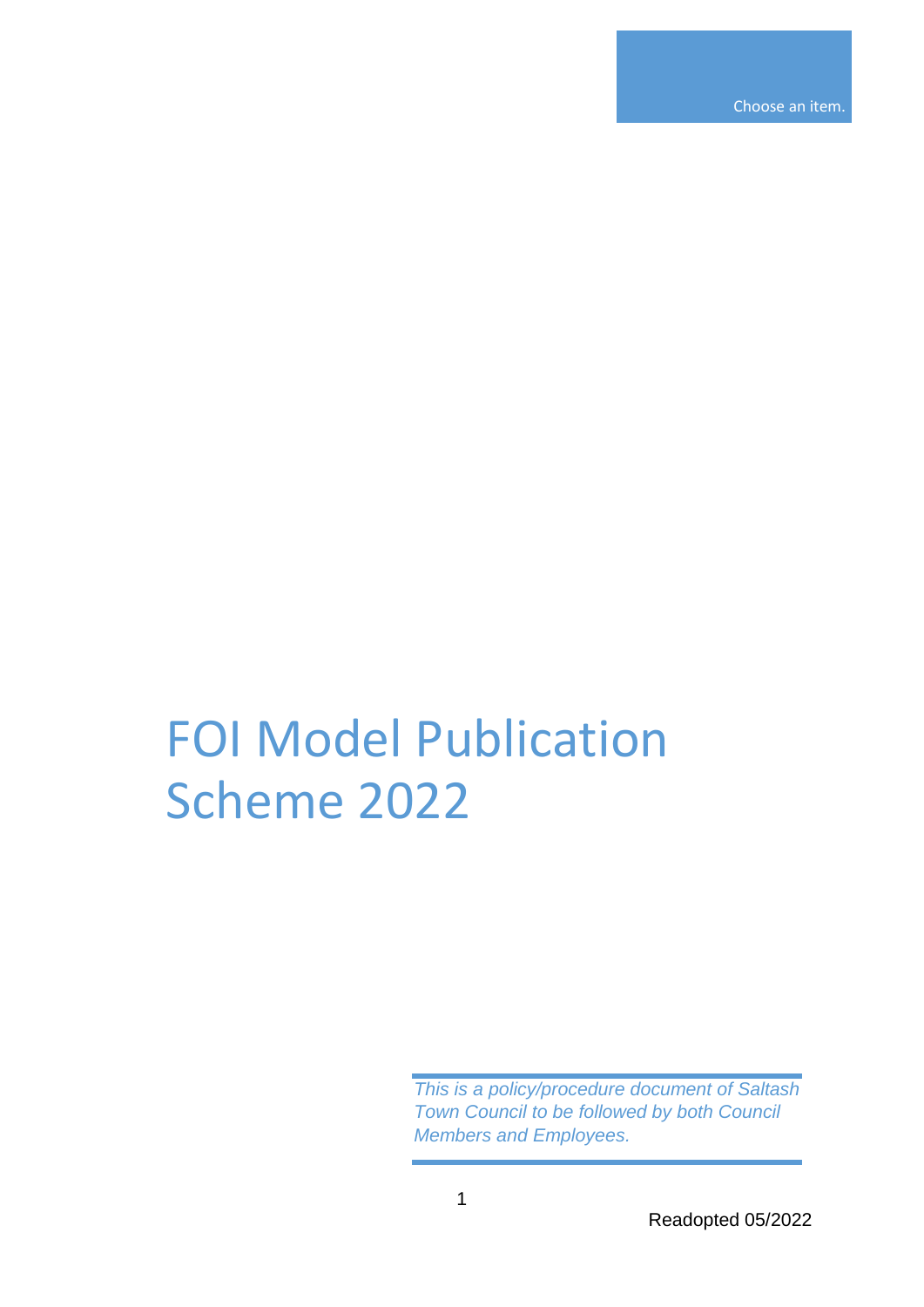| <b>Current Document Status</b>       |                  |                    |                  |
|--------------------------------------|------------------|--------------------|------------------|
| <b>Version</b>                       | 1/2022           | <b>Approved by</b> | <b>ATM</b>       |
| <b>Date</b>                          | <b>June 2021</b> | <b>Date</b>        | 05.05.2022       |
| <b>Responsible</b><br><b>Officer</b> | <b>AJT</b>       | Minute no.         | 54/55/2022b(vii) |
| <b>Next review date</b>              | Annual           |                    |                  |

| <b>Version History</b> |                |                      |                                   |
|------------------------|----------------|----------------------|-----------------------------------|
| <b>Date</b>            | <b>Version</b> | <b>Author/Editor</b> | <b>Notes</b>                      |
| May 2021               | 2021           | <b>AJT</b>           | Reviewed & updated from ICO model |
| May 2022               | 1/2022         | <b>AJT</b>           | Readopted                         |
|                        |                |                      |                                   |

| <b>Document Retention Period</b> |
|----------------------------------|
| Until superseded                 |

**Policy/Procedure:** 

**Information Available Under the Model Publication Scheme 2021** 

**Date of Adoption:**

**June 2021**

This is a Policy or Procedure document of Saltash Town Council to be followed by both Councillors and employees.

| <b>Current Status</b>                               |          |                         |            |  |
|-----------------------------------------------------|----------|-------------------------|------------|--|
| <b>Version</b><br><b>FTC</b><br>2021<br>Approved by |          |                         |            |  |
| <b>Date</b>                                         | May 2021 | Date of approval        | 03.06.2021 |  |
| <b>Responsible Officer</b>                          | AJT      | <b>Minute reference</b> | 74/21/22c  |  |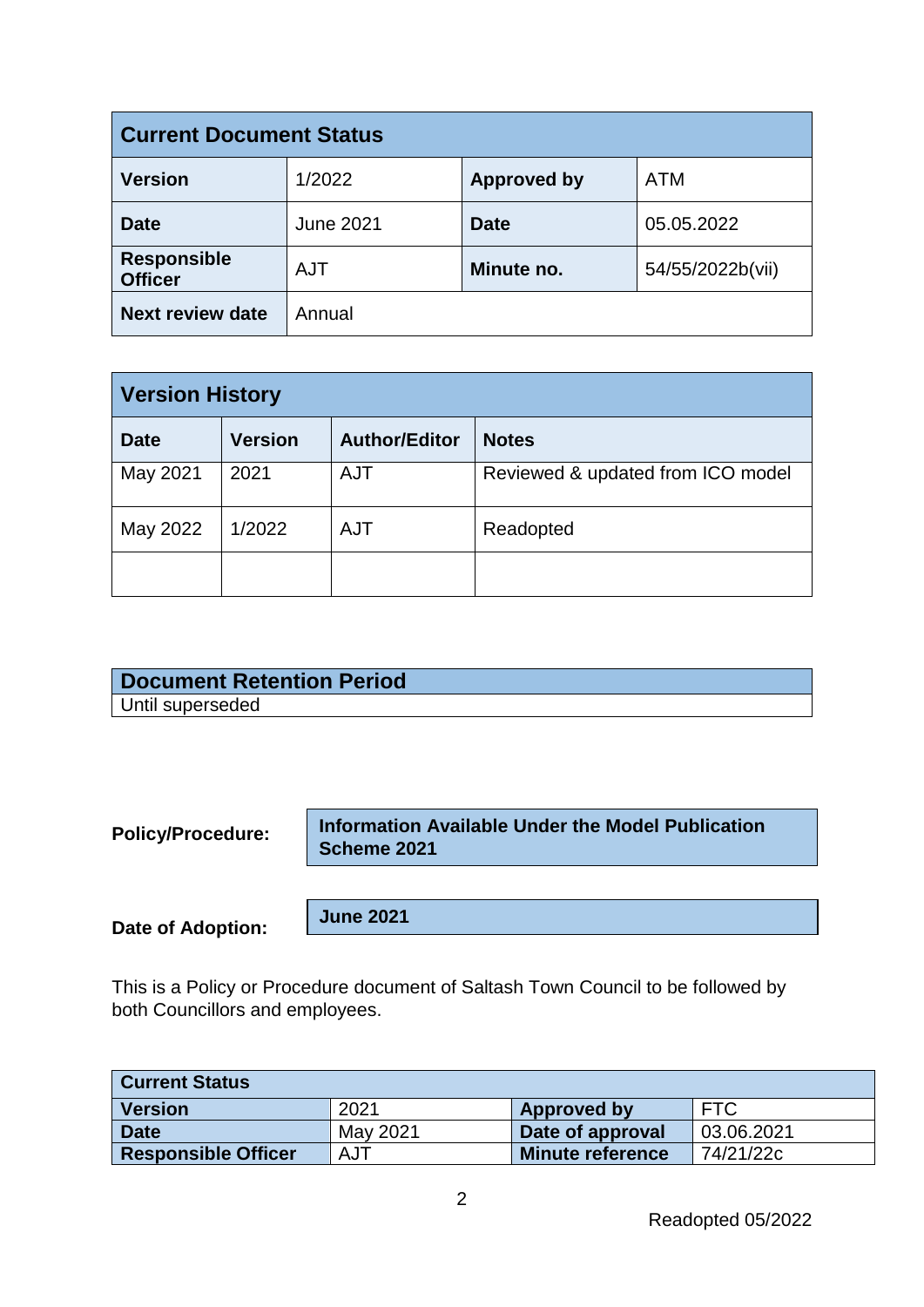| Responsible      | P&F | <b>Review date</b> | Annual |
|------------------|-----|--------------------|--------|
| <b>Committee</b> |     |                    |        |

| <b>Version History</b> |                |                      |                                         |  |
|------------------------|----------------|----------------------|-----------------------------------------|--|
| <b>Date</b>            | <b>Version</b> | <b>Author/Editor</b> | <b>Comments</b>                         |  |
| May 2021               | 2021           | AJT                  | Reviewed &<br>updated from ICO<br>model |  |
|                        |                |                      |                                         |  |
|                        |                |                      |                                         |  |

| <b>Review Record</b> |                          |                      |                              |                     |
|----------------------|--------------------------|----------------------|------------------------------|---------------------|
| <b>Date</b>          | Type of<br><b>Review</b> | <b>Minute number</b> | <b>Summary of</b><br>actions | <b>Completed by</b> |
|                      |                          |                      |                              |                     |
|                      |                          |                      |                              |                     |
|                      |                          |                      |                              |                     |

| <b>Document Retention</b> |                  |
|---------------------------|------------------|
| Document retention period | Until superseded |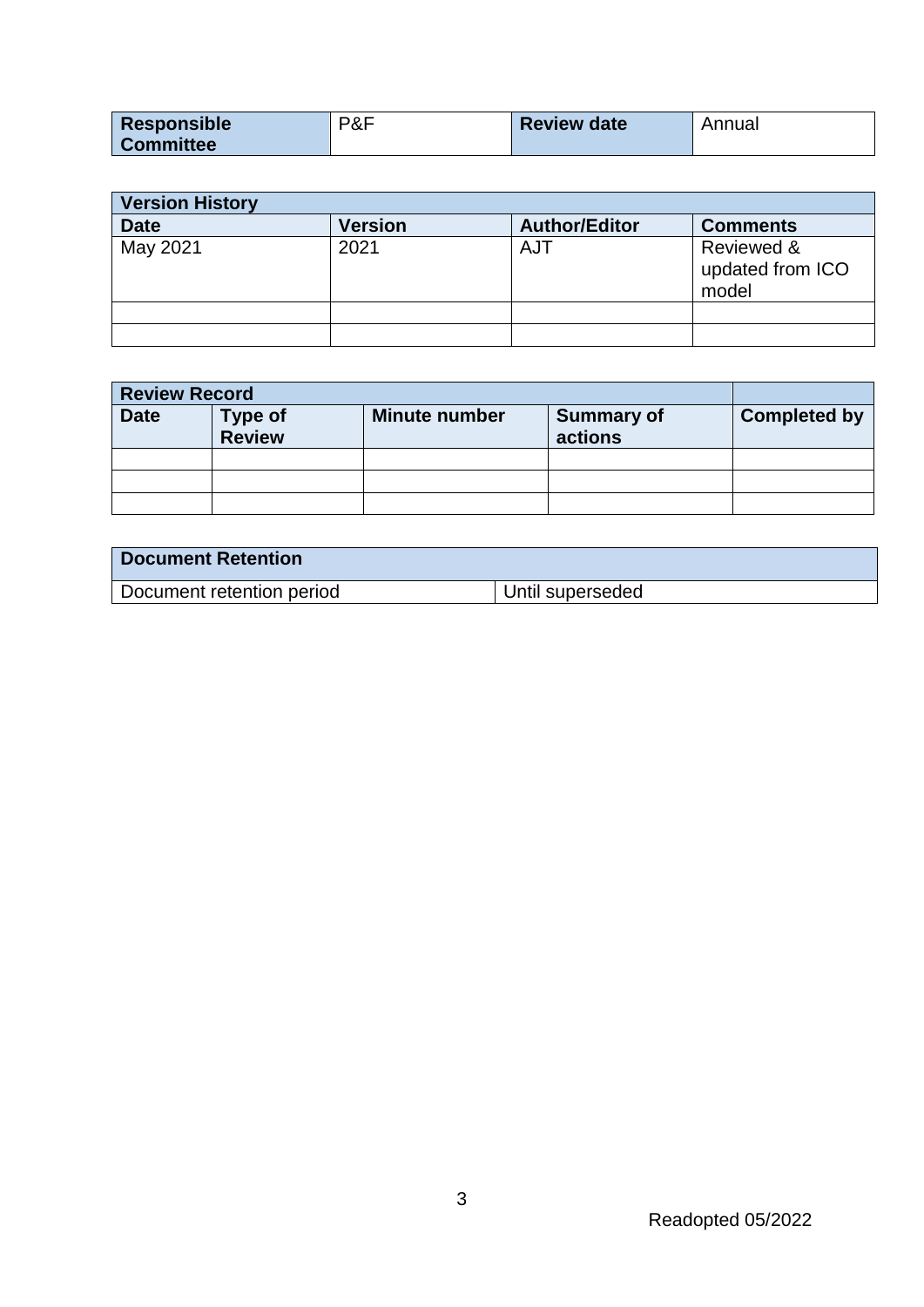



## **Saltash Town Council**

**FREEDOM OF INFORMATION ACT 2000**

## **GUIDE TO CLASSES OF INFORMATION AVAILABLE**

This guide details what information is readily available from Saltash Town Council under the Freedom of Information Act 2000 Model Publication Scheme. The Model Publication Scheme issued by the Information Commissioner was adopted by Saltash Town Council on 5<sup>th</sup> May 2022. Any information not listed may be requested, in writing, but may not always be available for reasons outside the control of the Town Council e.g. personal information covered by the Data Protection Act 2018 and UKGDPR. However, each request for information will be treated according to its merits and where information cannot be made available, the reasons will be given.

| Information to be published                                                                                                                                                  | How the<br>information<br>can be<br>obtained | Cost                        |
|------------------------------------------------------------------------------------------------------------------------------------------------------------------------------|----------------------------------------------|-----------------------------|
| Class 1 – Who we are and what we do<br>Organisational information, structures, locations<br>and contacts<br>This will be current information only                            |                                              |                             |
| Who's who on the Council and its Committees                                                                                                                                  | Website<br><b>Hard Copy</b>                  | Free<br>20p or<br>35p/sheet |
| <b>Contact details for Town Clerk and Council</b><br>members (named contacts where possible with<br>telephone number and email address (if used)                             | Website<br>Hard Copy                         | Free<br>20p or<br>35p/sheet |
| Location of main Council office and accessibility<br>details                                                                                                                 | Website<br><b>Hard Copy</b>                  | Free<br>20p or<br>35p/sheet |
| Staffing structure<br>The current staffing structure is available on the<br><b>Council Staff page</b><br>Current vacancies can be viewed on the Job<br><u>Vacancies</u> page | Website<br><b>Hard Copy</b>                  | Free<br>20p or<br>35p/sheet |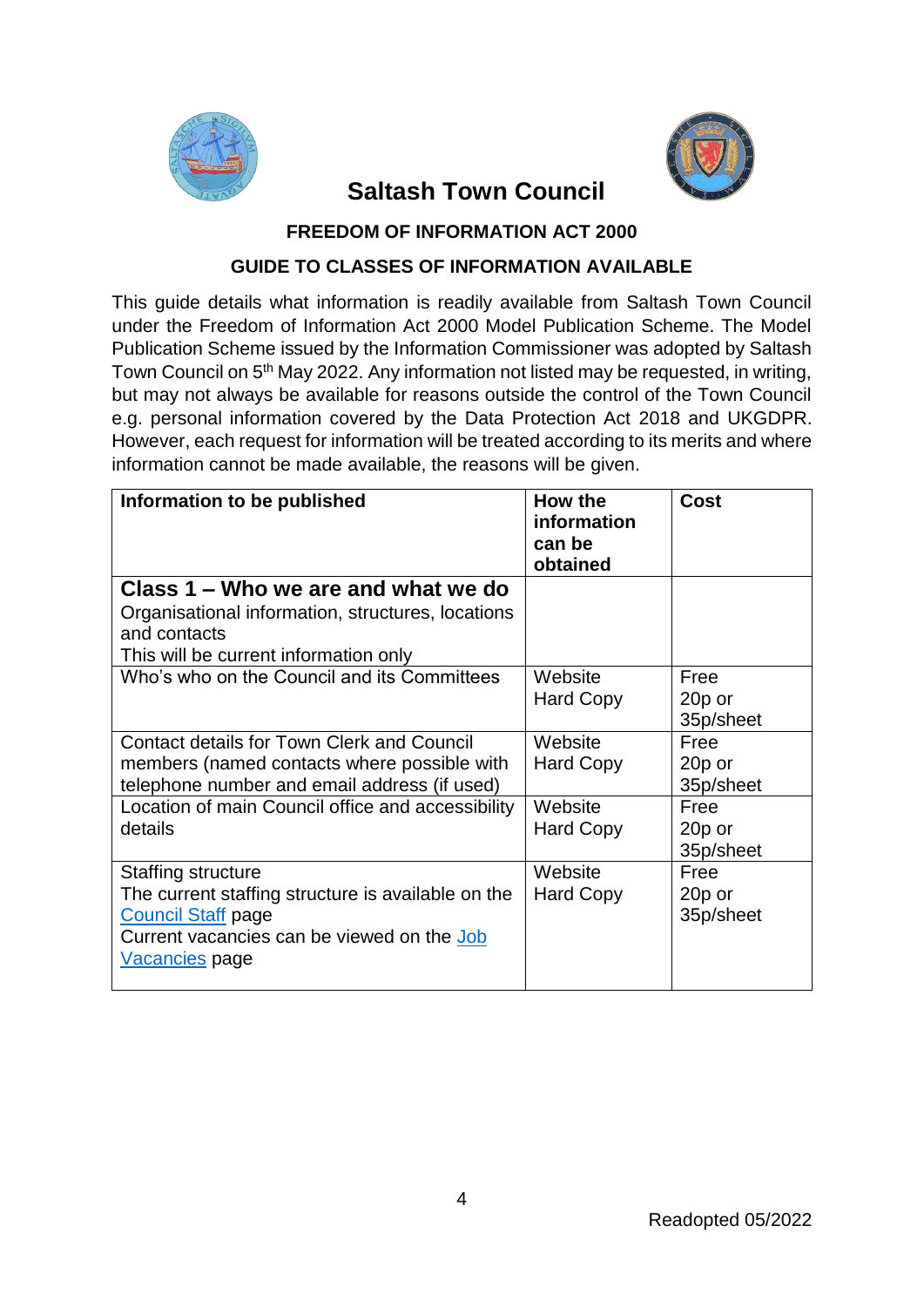| Information to be published                                                   | How the<br>information<br>can be<br>obtained | <b>Cost</b> |
|-------------------------------------------------------------------------------|----------------------------------------------|-------------|
| Class 2 – What we spend and how we                                            |                                              |             |
| spend it                                                                      |                                              |             |
| Financial information relating to projected and                               |                                              |             |
| actual income and expenditure, procurement,<br>contracts and financial audit. |                                              |             |
| Current and previous financial year as a<br>minimum                           |                                              |             |
| Annual return form and report by external                                     | Website                                      | Free        |
| auditor                                                                       | <b>Hard Copy</b>                             | 20p or      |
|                                                                               |                                              | 35p/sheet   |
| <b>Annual Accounts</b>                                                        | Website                                      | Free        |
|                                                                               | <b>Hard Copy</b>                             | 20p or      |
|                                                                               |                                              | 35p/sheet   |
| <b>Finalised budget</b>                                                       | Website                                      | Free        |
|                                                                               | <b>Hard Copy</b>                             | 20p or      |
|                                                                               |                                              | 35p/sheet   |
| Precept                                                                       | Website                                      | Free        |
|                                                                               | <b>Hard Copy</b>                             | 20p or      |
|                                                                               |                                              | 35p/sheet   |
| <b>Borrowing Approval letter</b>                                              | <b>Hard Copy</b>                             | 20p or      |
|                                                                               |                                              | 35p/sheet   |
| <b>Financial Standing Orders and Regulations</b>                              | Website                                      | Free        |
|                                                                               | <b>Hard Copy</b>                             | 20p or      |
|                                                                               |                                              | 35p/sheet   |
| Grants given and received                                                     | Website                                      | Free        |
|                                                                               | <b>Hard Copy</b>                             | 20p or      |
|                                                                               |                                              | 35p/sheet   |
| List of current contracts awarded and value of                                | Website                                      | Free        |
| contract                                                                      | <b>Hard Copy</b>                             | 20p or      |
|                                                                               |                                              | 35p/sheet   |
| Members' allowances and expenses                                              | <b>Hard Copy</b>                             | 20p or      |
|                                                                               |                                              | 35p/sheet   |
|                                                                               |                                              |             |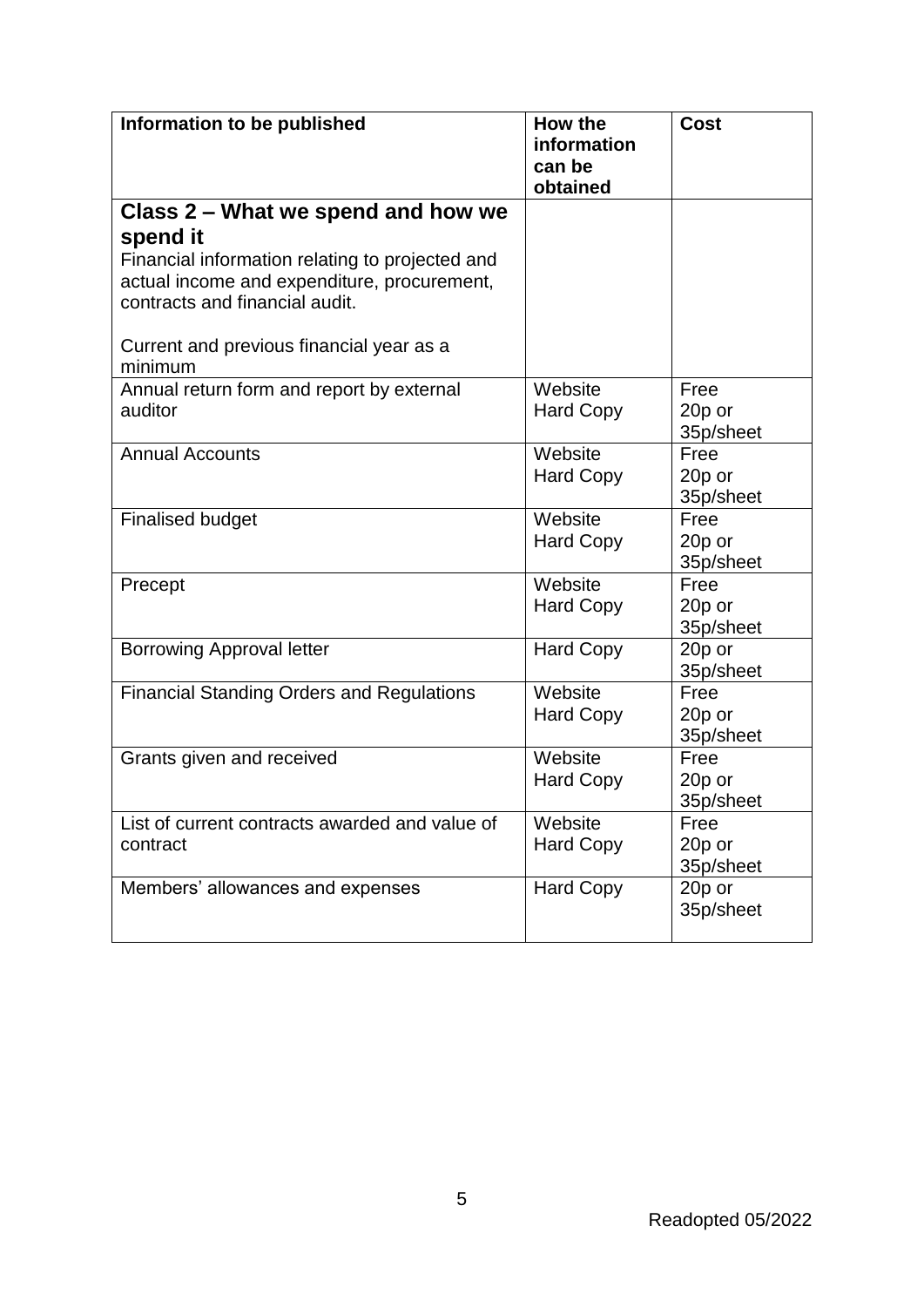| Information to be published                                                                                                                   | How the<br>information<br>can be<br>obtained | <b>Cost</b>                 |
|-----------------------------------------------------------------------------------------------------------------------------------------------|----------------------------------------------|-----------------------------|
| Class 3 – What our priorities are and how we<br>are doing<br>Strategies and plans, performance indicators,<br>audits, inspections and reviews |                                              |                             |
| Policy Plan                                                                                                                                   | Website<br><b>Hard Copy</b>                  | Free<br>20p or<br>35p/sheet |
| <b>Financial Management Strategy</b>                                                                                                          | Website<br><b>Hard Copy</b>                  | Free<br>20p or<br>35p/sheet |
| Short, medium and long term financial strategy                                                                                                | Website<br><b>Hard Copy</b>                  | Free<br>20p or<br>35p/sheet |
| <b>Annual Report to Parish</b>                                                                                                                | Website<br><b>Hard Copy</b>                  | Free<br>20p or<br>35p/sheet |
| <b>Internal Audit Reports</b>                                                                                                                 | Website<br><b>Hard Copy</b>                  | Free<br>20p or<br>35p/sheet |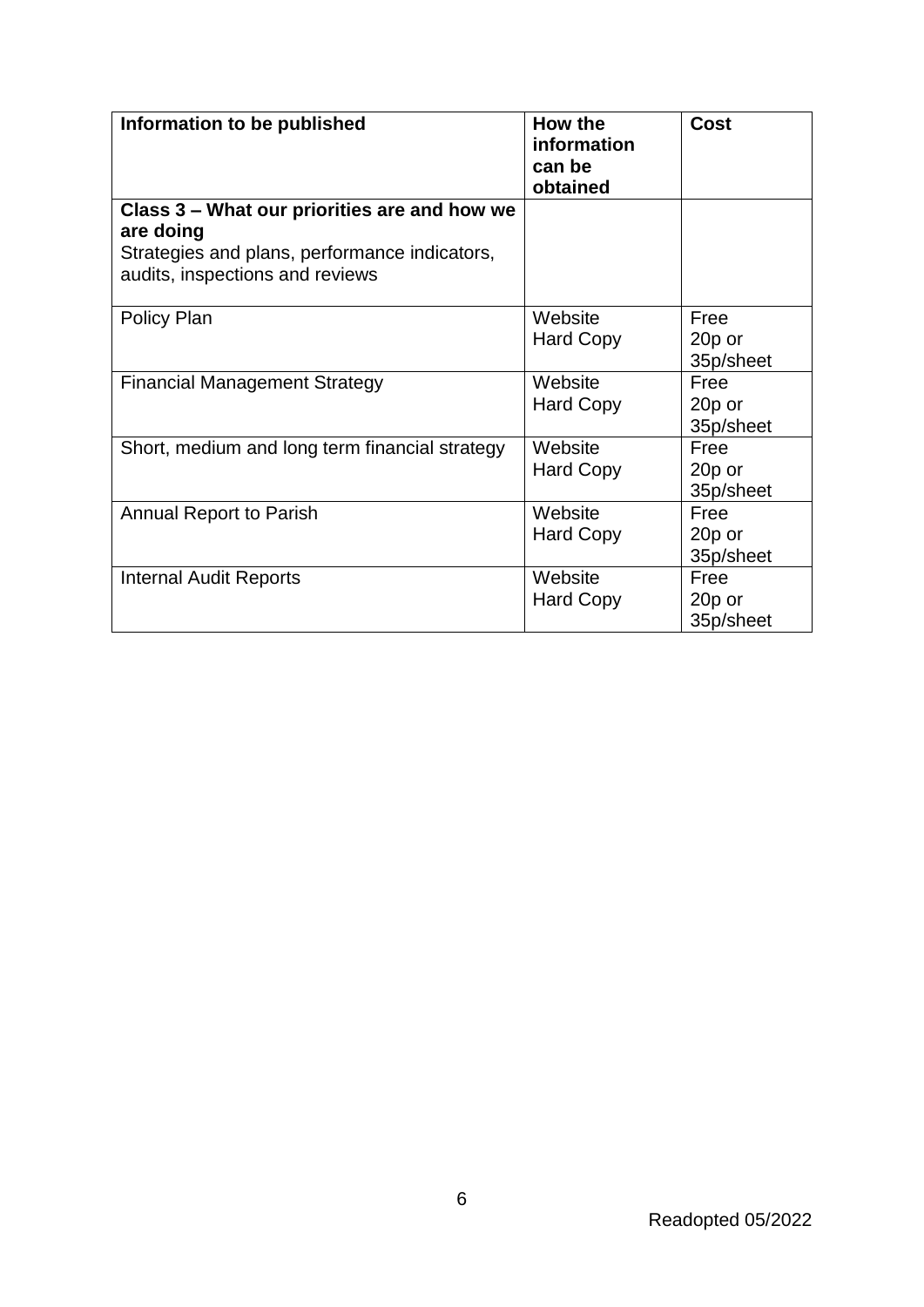| Information to be published                                                                | How the<br>information<br>can be<br>obtained | <b>Cost</b>                 |
|--------------------------------------------------------------------------------------------|----------------------------------------------|-----------------------------|
| Class 4 – How we make decisions<br>(Decision making processes and records of<br>decisions) |                                              |                             |
| Current and previous council year as a<br>minimum                                          |                                              |                             |
| Timetable of meetings                                                                      | Website<br><b>Hard Copy</b>                  | Free<br>20p or<br>35p/sheet |
| Agendas of meetings                                                                        | Website<br><b>Hard Copy</b>                  | Free<br>20p or<br>35p/sheet |
| Minutes of meetings                                                                        | Website<br><b>Hard Copy</b>                  | Free<br>20p or<br>35p/sheet |
| Reports presented to council meetings                                                      | Website<br><b>Hard Copy</b>                  | Free<br>20p or<br>35p/sheet |
| Reponses to consultation papers<br>Consultations (saltash.gov.uk)                          | Website<br><b>Hard Copy</b>                  | Free<br>20p or<br>35p/sheet |
| Responses to planning applications                                                         | Website<br><b>Hard Copy</b>                  | Free<br>20p or<br>35p/sheet |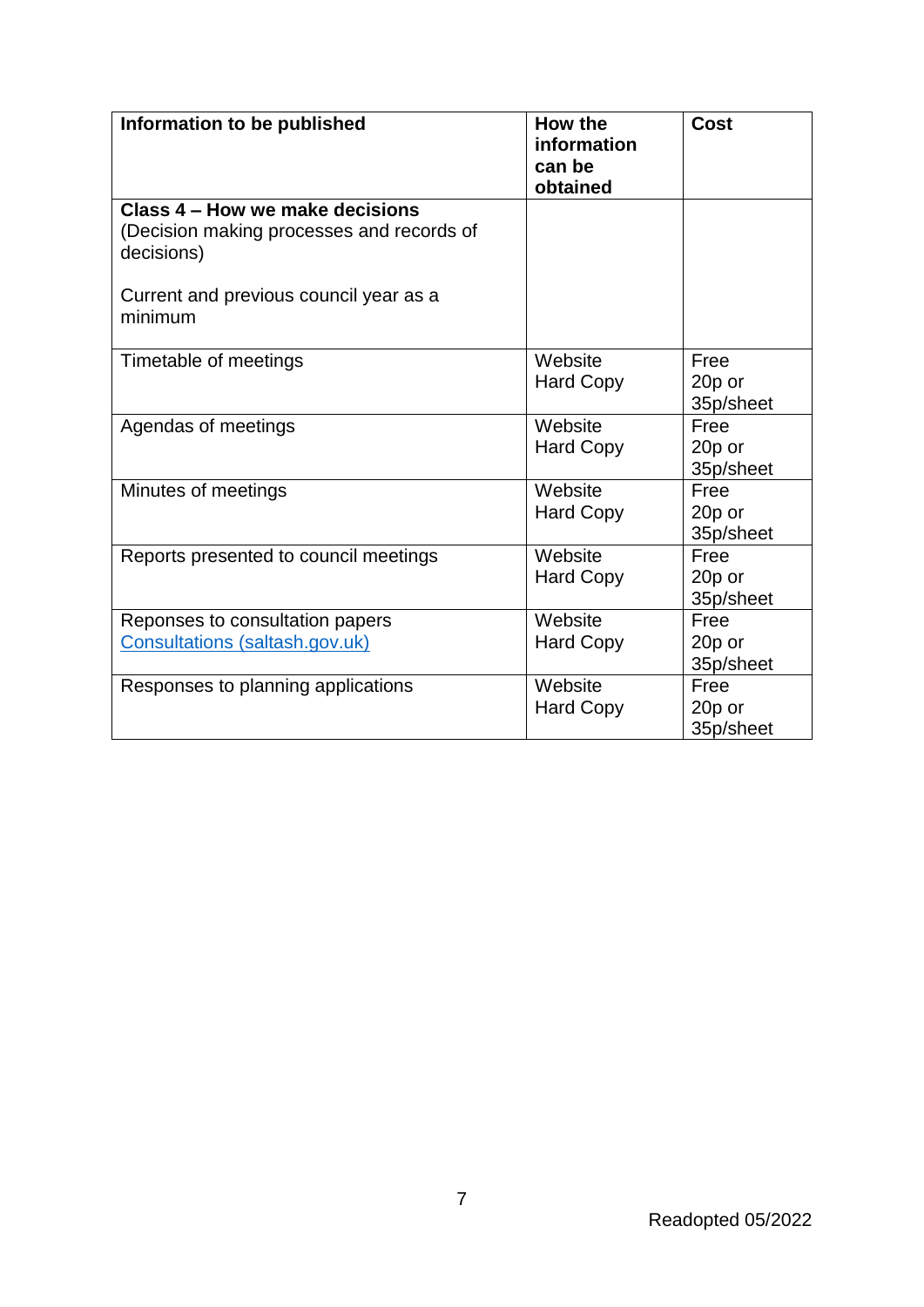| Information to be published                                                                                                                                                                                                                                                                                                                                                                                             | How the<br>information<br>can be<br>obtained | <b>Cost</b>                 |
|-------------------------------------------------------------------------------------------------------------------------------------------------------------------------------------------------------------------------------------------------------------------------------------------------------------------------------------------------------------------------------------------------------------------------|----------------------------------------------|-----------------------------|
| Class 5 - Our policies and procedures<br>(Current written protocols, policies and<br>procedures for delivering our services and<br>responsibilities).<br>Current information only                                                                                                                                                                                                                                       |                                              |                             |
| Policies and procedures for the conduct of<br>council business:<br><b>Standing Orders</b><br><b>Financial Regulations</b><br>Committee and Sub-Committee Terms of<br>Reference<br>Delegated authority in respect of officers<br>Members' Code of Conduct<br>Policy statements                                                                                                                                           | Website<br><b>Hard Copy</b>                  | Free<br>20p or<br>35p/sheet |
| Policies and procedures for the provision of<br>services and about the employment of staff:<br><b>Equality and Diversity policy</b><br><b>Health and Safety policy</b><br>Recruitment policies (including current policies)<br>Policies and procedures for handling requests<br>for information<br>Complaints procedures (including those<br>covering requests for information and operating<br>the publication scheme) | Website<br><b>Hard Copy</b>                  | Free<br>20p or<br>35p/sheet |
| Information security policy                                                                                                                                                                                                                                                                                                                                                                                             | Website<br><b>Hard Copy</b>                  | Free<br>20p or<br>35p/sheet |
| Records management policies (records<br>retention, destruction and archive)                                                                                                                                                                                                                                                                                                                                             | Website<br><b>Hard Copy</b>                  | Free<br>20p or<br>35p/sheet |
| Data protection policies                                                                                                                                                                                                                                                                                                                                                                                                | Website<br><b>Hard Copy</b>                  | Free<br>20p or<br>35p/sheet |
| Schedule of charges (for the publication of<br>information)                                                                                                                                                                                                                                                                                                                                                             | Website<br><b>Hard Copy</b>                  | Free<br>20p or<br>35p/sheet |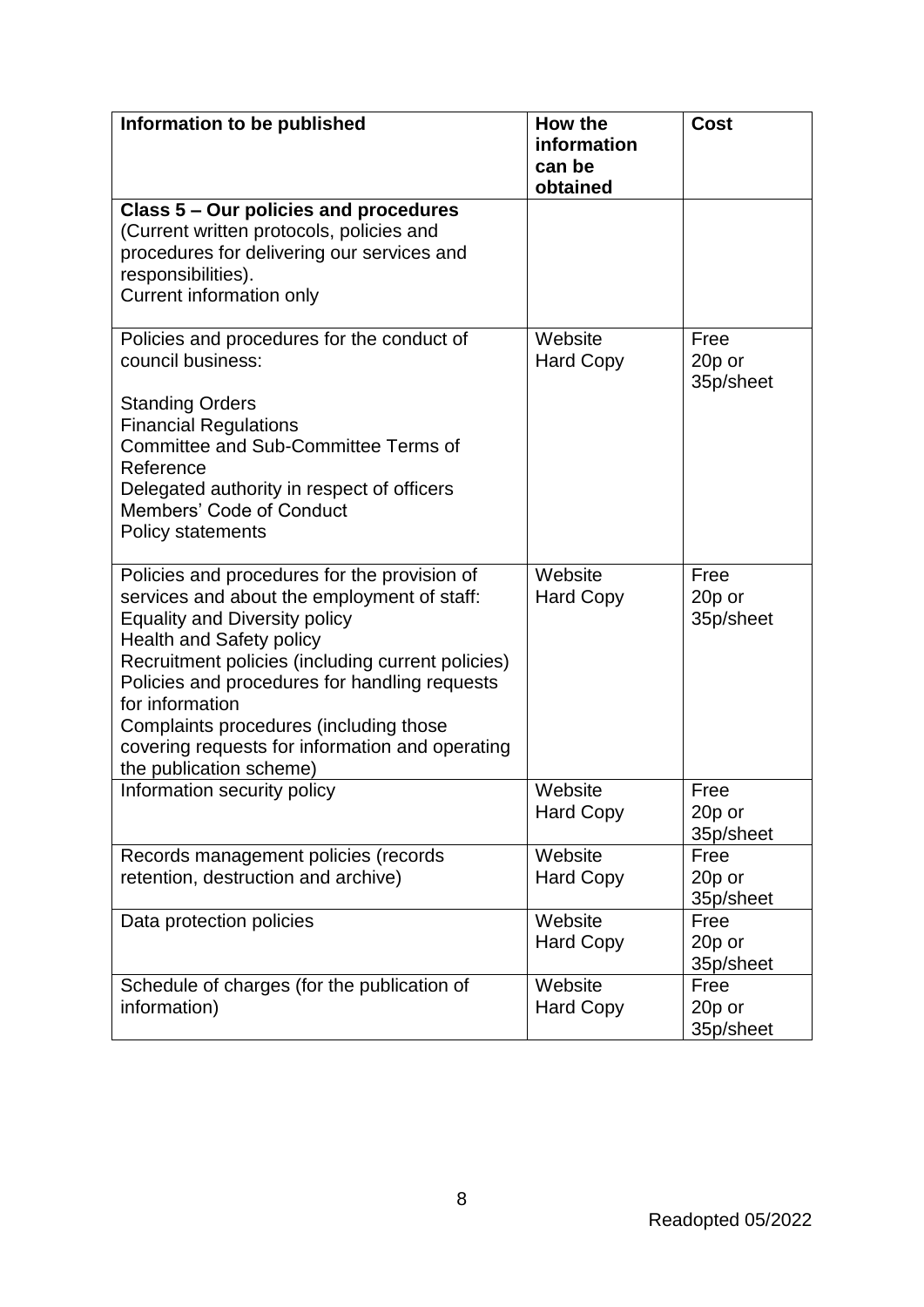| Information to be published                                                                                                                                            | <b>How the</b><br>information<br>can be<br>obtained | <b>Cost</b>                 |
|------------------------------------------------------------------------------------------------------------------------------------------------------------------------|-----------------------------------------------------|-----------------------------|
| <b>Class 6 - Lists and Registers</b><br>Currently maintained lists and registers only -<br>some information may only be available by<br>personal visit and inspection. |                                                     |                             |
| Any publicly available register or list                                                                                                                                | Personal visit by<br>appointment &<br>inspection    |                             |
| <b>Burials Register</b>                                                                                                                                                | Personal visit by<br>appointment &<br>inspection    |                             |
| <b>Assets Register</b>                                                                                                                                                 | Personal visit by<br>appointment &<br>inspection    |                             |
| Freedom of Information Disclosure Log                                                                                                                                  | Website<br><b>Hard Copy</b>                         | Free<br>20p or<br>35p/sheet |
| Register of members' interests<br>A link is provided on the Data Transparency<br>Page to the Register of Members' Interests on<br>the Cornwall Council website         | Website<br><b>Hard Copy</b>                         | Free<br>20p or<br>35p/sheet |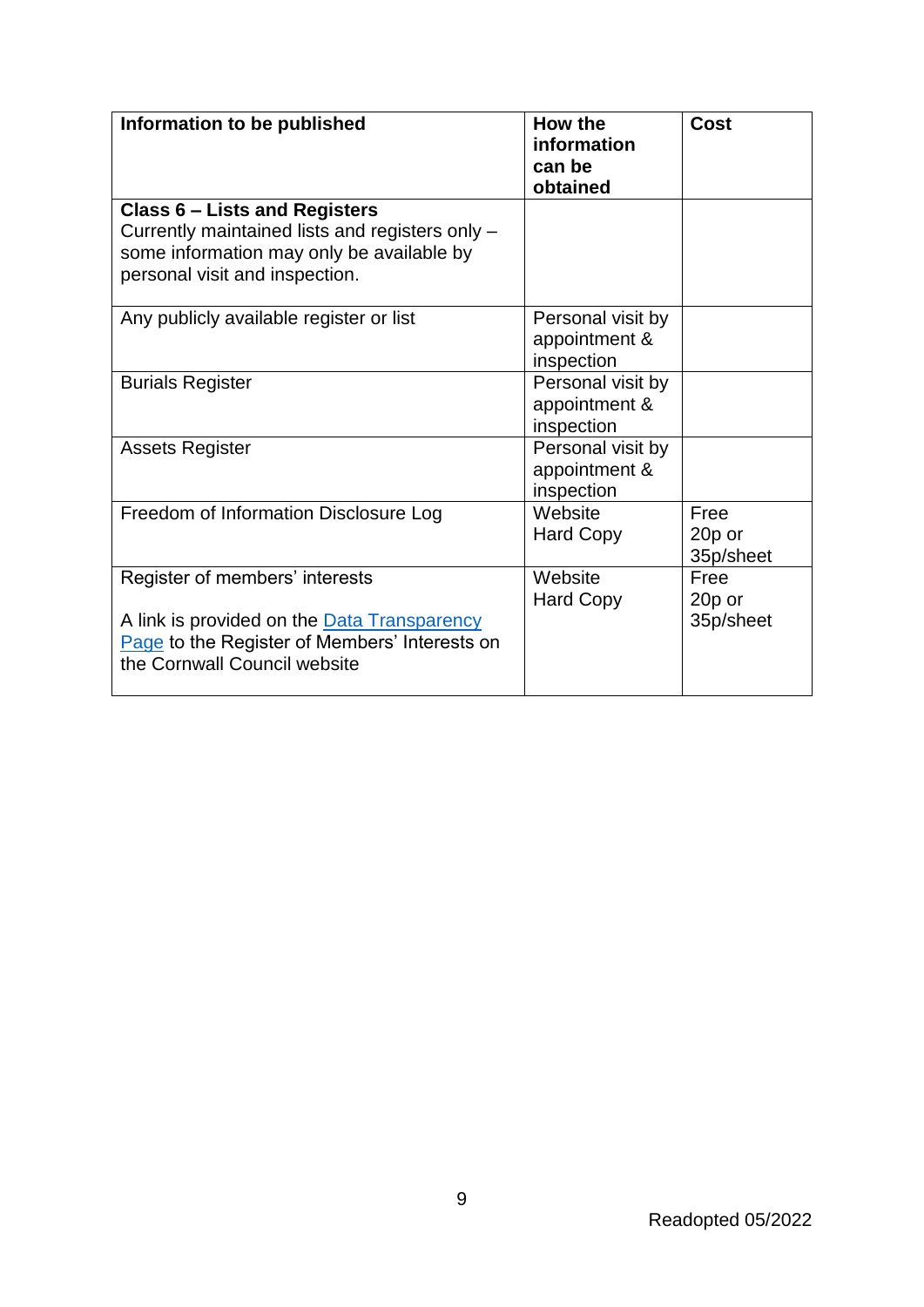| Information to be published                                                                                                                                                                                                                                                                                                                         | How the<br>information<br>can be<br>obtained | <b>Cost</b>                 |
|-----------------------------------------------------------------------------------------------------------------------------------------------------------------------------------------------------------------------------------------------------------------------------------------------------------------------------------------------------|----------------------------------------------|-----------------------------|
| Class 7 - The services we offer<br>Information about the services we offer,<br>including leaflets, guidance and newsletters<br>produced for the public and businesses. Some<br>information may only be available by personal<br>visit and inspection.<br>The Portfolios on the Town Council website<br>contain information about land and property. |                                              |                             |
| Allotments                                                                                                                                                                                                                                                                                                                                          | Website<br><b>Hard Copy</b>                  | Free<br>20p or<br>35p/sheet |
| Burial grounds and closed churchyards                                                                                                                                                                                                                                                                                                               | Website<br><b>Hard Copy</b>                  | Free<br>20p or<br>35p/sheet |
| Saltash Library Hub                                                                                                                                                                                                                                                                                                                                 | Website<br><b>Hard Copy</b>                  | Free<br>20p or<br>35p/sheet |
| Parks, footpaths and recreational facilities                                                                                                                                                                                                                                                                                                        | Website<br><b>Hard Copy</b>                  | Free<br>20p or<br>35p/sheet |
| Seating, litter bins, clocks, memorials and<br>lighting                                                                                                                                                                                                                                                                                             | Website<br><b>Hard Copy</b>                  | Free<br>20p or<br>35p/sheet |
| <b>Bus shelters</b>                                                                                                                                                                                                                                                                                                                                 | Website<br><b>Hard Copy</b>                  | Free<br>20p or<br>35p/sheet |
| Public conveniences                                                                                                                                                                                                                                                                                                                                 | Website<br><b>Hard Copy</b>                  | Free<br>20p or<br>35p/sheet |
| Agency agreements                                                                                                                                                                                                                                                                                                                                   | <b>Hard Copy</b>                             | 20p or<br>35p/sheet         |
| A summary of services for which the council is<br>entitled to recover a fee, together with those<br>fees<br>This can be found in the Fees & Charges on the<br><b>Facilities for Hire page of the website</b>                                                                                                                                        | Website<br><b>Hard Copy</b>                  | Free<br>20p or<br>35p/sheet |